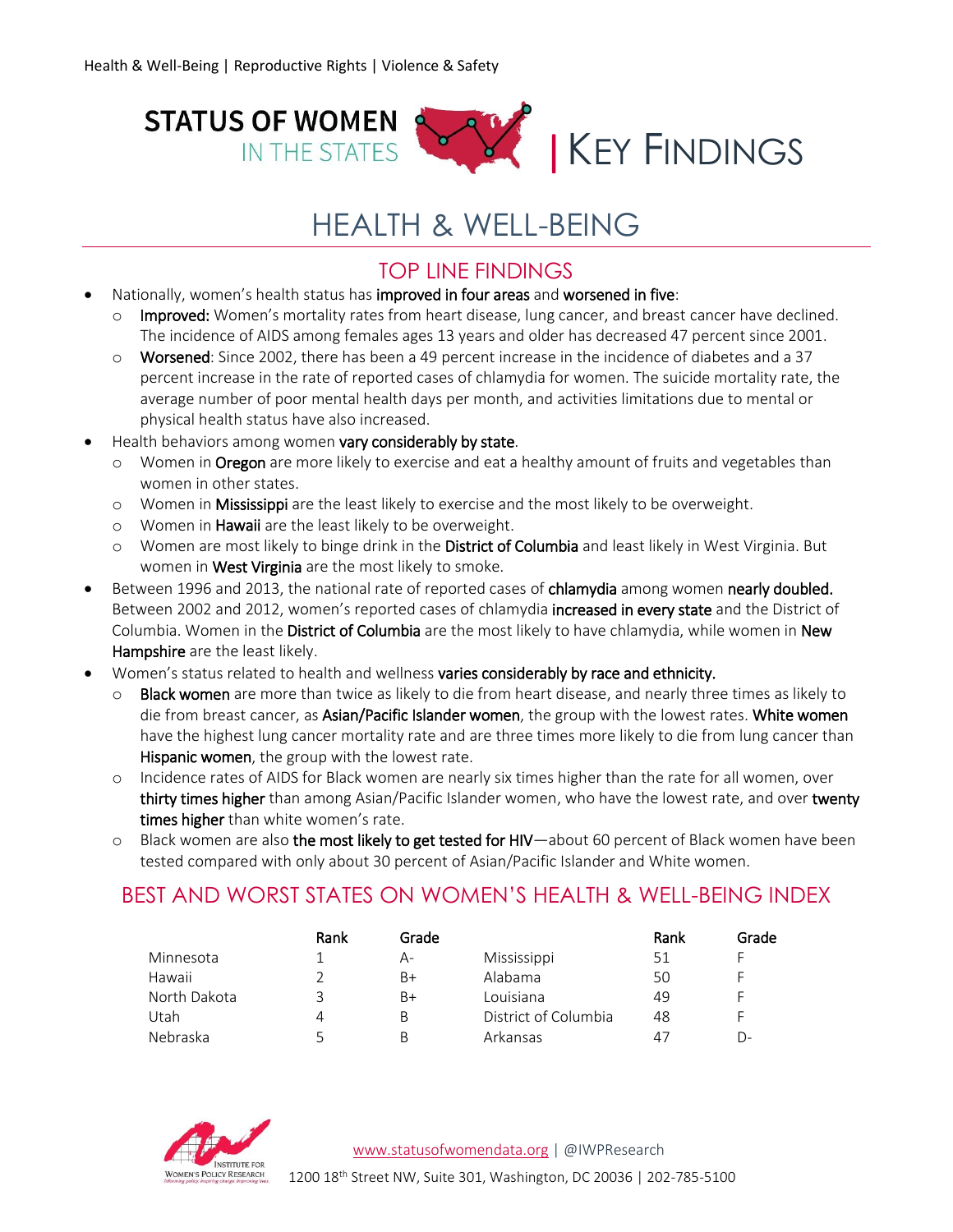- The best ten states for women's health are all in the Western, Northeastern, or Midwestern parts of the country. In addition to Minnesota, the best-ranking states include Colorado, Connecticut, Hawaii, Iowa, Massachusetts, Nebraska, North Dakota, Utah, and Vermont.
- The District of Columbia ranked #1 on the composite scores for women's Employment & Earnings and women's Poverty & Opportunity, but ranks 48<sup>th</sup> for women's Health & Well-Being.
- Southern women continue to fare worse than women in other states. Mississippi, Louisiana, and Arkansas, in the bottom five on the Health & Well-Being composite, are also in the bottom five on the composite scores for Employment & Earnings and Poverty & Opportunity.

### **Chronic Disease & Sexual Health**

- Coronary heart disease is the leading cause of death for both women and men in the United States.
	- $\circ$  Women in Mississippi are more than twice as likely as women in Minnesota to die from heart disease.
	- o Mortality rates from heart disease vary by race and ethnicity.
		- Black women have the highest rate of mortality from heart disease (177.7 per 100,000) which is more than twice the rate for Asian/Pacific Islander women, the group with the lowest rate (74.9 per 100,000).
		- **Though Asian/Pacific Islander women** have the lowest rates of mortality from heart disease, it is nevertheless the second biggest killer for this group.
- Cancer is the second leading cause of death for all women in the United States. Lung cancer is the deadliest cancer for women, while breast cancer is the most common.
	- $\circ$  Since 2001, women have seen a decline in lung cancer mortality rates from 41.0 per 100,000 to 36.3 per 100,000. The decline is due, in part, to tobacco prevention and control efforts.
		- Half of the 10 states with the highest lung cancer mortality rates for women are in the South (Arkansas, Kentucky, Oklahoma, Tennessee and West Virginia).
		- White women have higher rates of lung cancer than the national average. Hispanic women have the lowest rates of lung cancer mortality (18.3 per 100,000).
	- o Women in the District of Columbia are almost twice as likely to die from breast cancer as women in Hawaii. Rates of breast cancer mortality are 29.1 per 100,000 women in the District of Columbia, the worst ranked jurisdiction, compared with 14.8 per 100,000 in Hawaii, the best ranked state.
		- Black women have a breast cancer mortality rate (30.2 per 100,000) that is almost three times that of Asian/Pacific Islander women, who have the lowest mortality rates (11.3 per 100,000), and 1.4 times that of white women (21.2 per 100,000).
- Black and Native American women have the highest incidence rates of diabetes (15.1 and 14.9 percent, respectively). They are twice as likely to have diabetes as Asian/Pacific Islander women, who have the lowest incidence rates (7.5 percent), and much more likely than white women (9.0 percent) to have diabetes.
- All of the ten states with the highest AIDS incidence rates are in the South and Mid-Atlantic region. The District of Columbia has the highest AIDS rate among adolescent and adult women, at 47.6 per 100,000, which is more than three times as high as the second ranking jurisdiction, Georgia (14.8 per 100,000).
- Incidence rates of AIDS for Black women are more than five times higher than the average rate for women, and over thirty times higher than among Asian/Pacific Islander women, who have the lowest rates.
	- $\circ$  Black women are also more likely to be screened for HIV 60.7 percent of Black women report being screened compared with 50.8 of Hispanic women, 45.0 of Native American women, 33.3 percent of Asian/Pacific Islander women, and 32.5 percent of white women.
- Between 1996 and 2013, the national rate of reported cases of chlamydia among women nearly doubled.
	- $\circ$  Young women aged 20-24 have the highest rate of reported cases of chlamydia (3,621.1 per 100,000).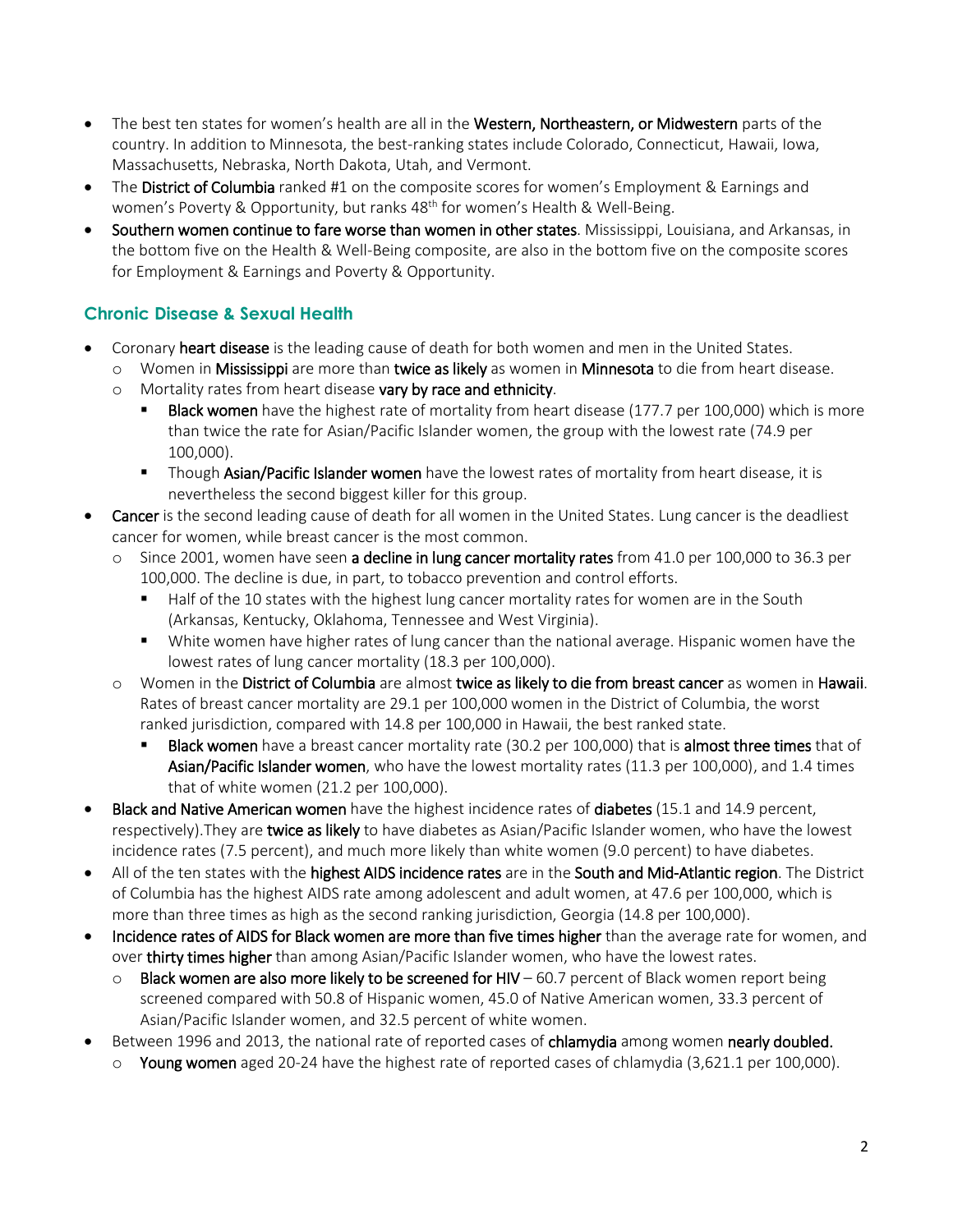$\circ$  The District of Columbia has the highest reported rate of chlamydia among all women (1197.8 per 100,000), more than three times as high as the rate of the lowest-ranking state, New Hampshire (327.2 per 100,000).

#### **Mental Health & Suicide**

- Women are more likely than men to have anxiety, depression, and eating disorders.
- The median number of days per month on which women in the United States overall report experiencing poor mental health increased almost 11 percent from 3.8 to 4.2 between 2000 and 2013.
	- o Since 2000, women's mental health has improved in only four states: New Mexico, Virginia, Wisconsin, and the District of Columbia. Oklahoma and Alabama experienced the largest declines in women's mental health.
- Every state in the nation experienced an increase in women's suicide mortality rates between 2001 and 2013. Nationally, the suicide mortality rate among all women increased 35 percent during that time period.
	- $\circ$  Women in **Montana have the highest rate of suicide.** Since 2001, the state saw a near doubling in suicides, from 5.7 to 10.8 per 100,000, a rate that is twice the national average. Even in the District of Columbia, where women are the least likely to commit suicide, rates of suicide more than doubled between 2001 and 2013, from 1.3 per 100,000 to 3.1 per 100,000.
	- o Suicide rates are highest among Native American women (7.9 per 100,000) and white women (7.1 per 100,000).
	- $\circ$  The transgender population has a high rate of attempted suicide. Forty-two percent of transgender women and 46 percent of transgender men report having attempted suicide at some point in their lifetime.
- Nationwide, activity limitations because of mental or physical health status increased 31 percent between 2000 and 2013.
- Millennial women report a higher number of days per month of poor mental health than Millennial men and women overall. Millennial women report having, on average, 4.9 days per month of poor mental health, compared with 3.6 days for millennial men and 4.3 days for women overall.

#### **Preventive Care & Health Behaviors**

- Fewer than half of adult women (48.2 percent) in the United States exercise regularly. Oregon (64.6 percent), Colorado (59.1 percent), and Vermont (59.0 percent) have the highest proportions of women who report exercising at least 150 minutes per week. The states with the smallest proportions of women who report exercising are Mississippi (33.1 percent), Tennessee (34.7 percent), and Arkansas (38.1 percent).
- Most women in the United States are not eating enough daily servings of fruits and vegetables. Women in Mississippi, Tennessee, and West Virginia are the least likely to consume five or more servings of fruits and vegetables daily, and women in Vermont, Oregon, and California are the most likely. Even in the highest ranking states, nearly eight in ten women do not eat at least five servings of fruits and vegetables.
- Overall, the percentage of women in the United States who smoke has declined considerably. In 2013, fewer than one in five women (16.7 percent) reported smoking, down from 21.2 percent in 2000. Utah has the smallest proportion of women who smoke at 9.2 percent, and West Virginia has the largest at 26.5 percent.
	- o Native American women are the most likely to smoke. 30 percent of Native American women report smoking at least some days—almost double the percentage for all women on average.
- Establishing positive health behaviors for Millennial women is critical to maintaining good health as they age. Twenty percent of millennial women report engaging in binge drinking, which is about twice the national average for women of all ages (11.2 percent). But 94 percent say they have had a pap test in the past three years, compared with 79.4 percent of women overall.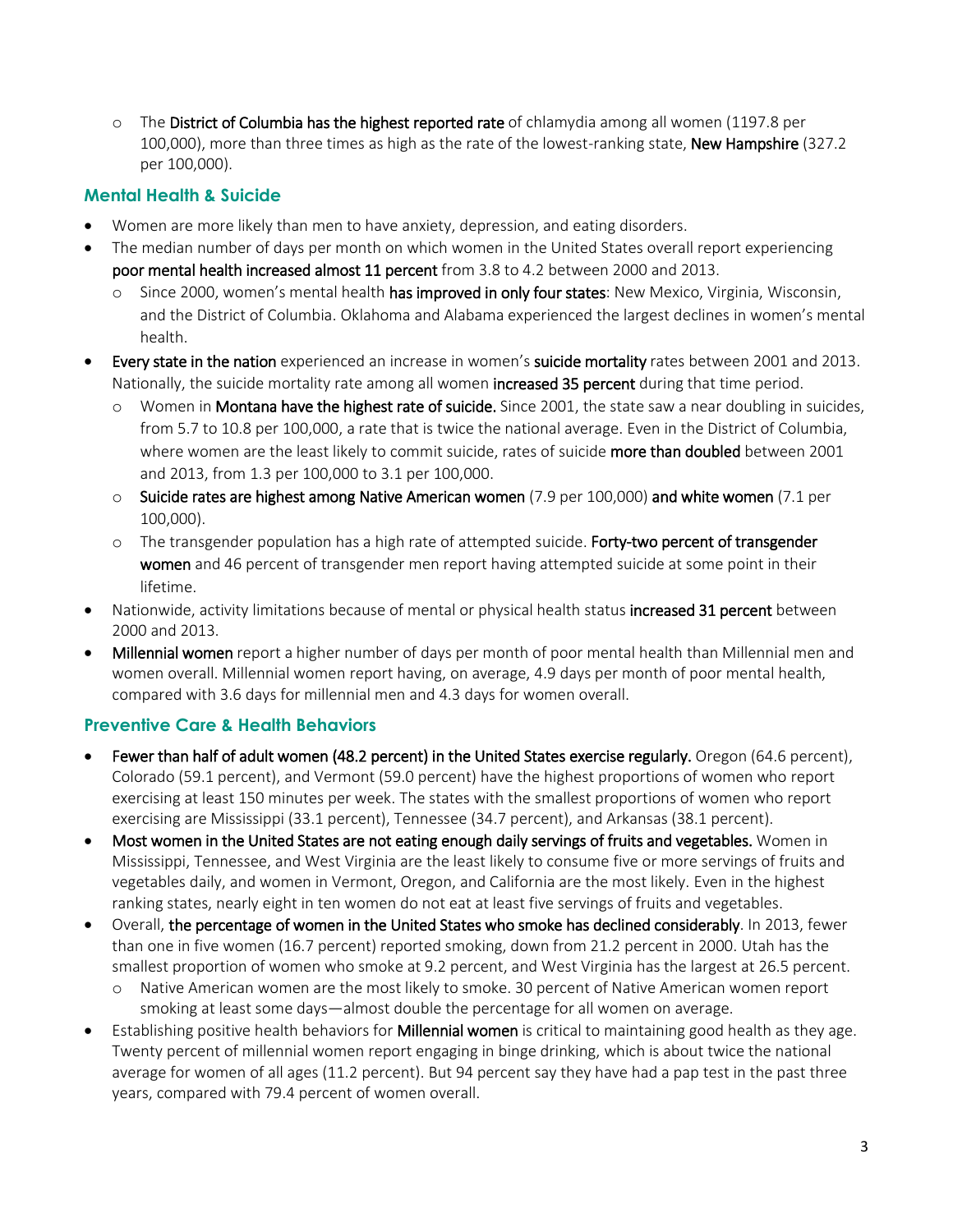# REPRODUCTIVE RIGHTS

## TOP LINE FINDINGS

- Between the publication of the 2004 Status of Women in the States, women's status with regard to reproductive rights improved on just two indicators:
	- o 12 states now require insurance companies to provide coverage of **infertility treatments**, compared with just 9 states in 2004.
	- o The percentage of women living in counties with at least one abortion provider increased in 24 states, declined in 22 states, and stayed the same in four states and the District of Columbia.
- Women's status with regard to reproductive rights has worsened or remained the same in five areas of the composite index since 2004:
	- $\circ$  More states have laws on the books requiring **waiting periods for abortions**—which mandate that a physician cannot perform an abortion until a certain number of hours after the patient is notified of her options in dealing with a pregnancy—30 states require this today, up from 26 states in 2004.
	- o The share of public officials who are pro-choice increased in 14 states and decreased in 22 states. The share of pro-choice officials stayed the same in 14 states and the District of Columbia.
	- o The number of jurisdictions with laws on the books preventing minors from accessing abortion without parental consent or notification (43) stayed the same between 2004 and 2015.
	- $\circ$  The number of states (17) that provide public funding for all or most "medically necessary" abortions typically defined to protect the woman's physical or mental health—for Medicaid enrollees has remained the same between 2004 and 2015.
	- o The number of jurisdictions that required schools to provide mandatory sex education (23) remained the same.
- Infant health varies by race and ethnicity.
	- $\circ$  Black women are the most likely to have low-birth weight babies (13.1 percent of babies) and have the highest rates of infant mortality (11.2 per 1,000 live births)—more than twice the rate for white women (5.0 per 1,000 live births) and nearly three times the rate for Asian/Pacific Islander women (4.1 per 1,000 live births), who had the lowest rates.

## BEST AND WORST STATES ON WOMEN'S REPRODUCTIVE RIGHTS INDEX

|            | Rank | Grade |              | Rank | Grade |
|------------|------|-------|--------------|------|-------|
| Oregon     |      | А-    | South Dakota | 51   |       |
| Vermont    |      | A-    | Nebraska     | 50   |       |
| Maryland   | 3    | $A-$  | Kansas       | 49   |       |
| New Jersey | 4    | A-    | Idaho        | 48   |       |
| Hawaii     |      | А-    | Tennessee    | 47   | D-    |

- **Oregon** has the highest score on the composite Reproductive Rights index. The state's top ranking is a substantial improvement since the 2004 Status of Women in the States report, when it ranked 19<sup>th</sup>.
- The worst-ranking state for reproductive rights is South Dakota. The state ranked second to last in 2004.
- In general, reproductive rights are strongest in the Northeast and the West. Northeastern states also performed well on the women's Health & Well-Being composite index.
- The South and Midwest fare the worst on the reproductive rights composite index. States in the South also receive lower scores on other indices in the *Status of Women in the States: 2015* series, including Health & Well-Being and Poverty & Opportunity.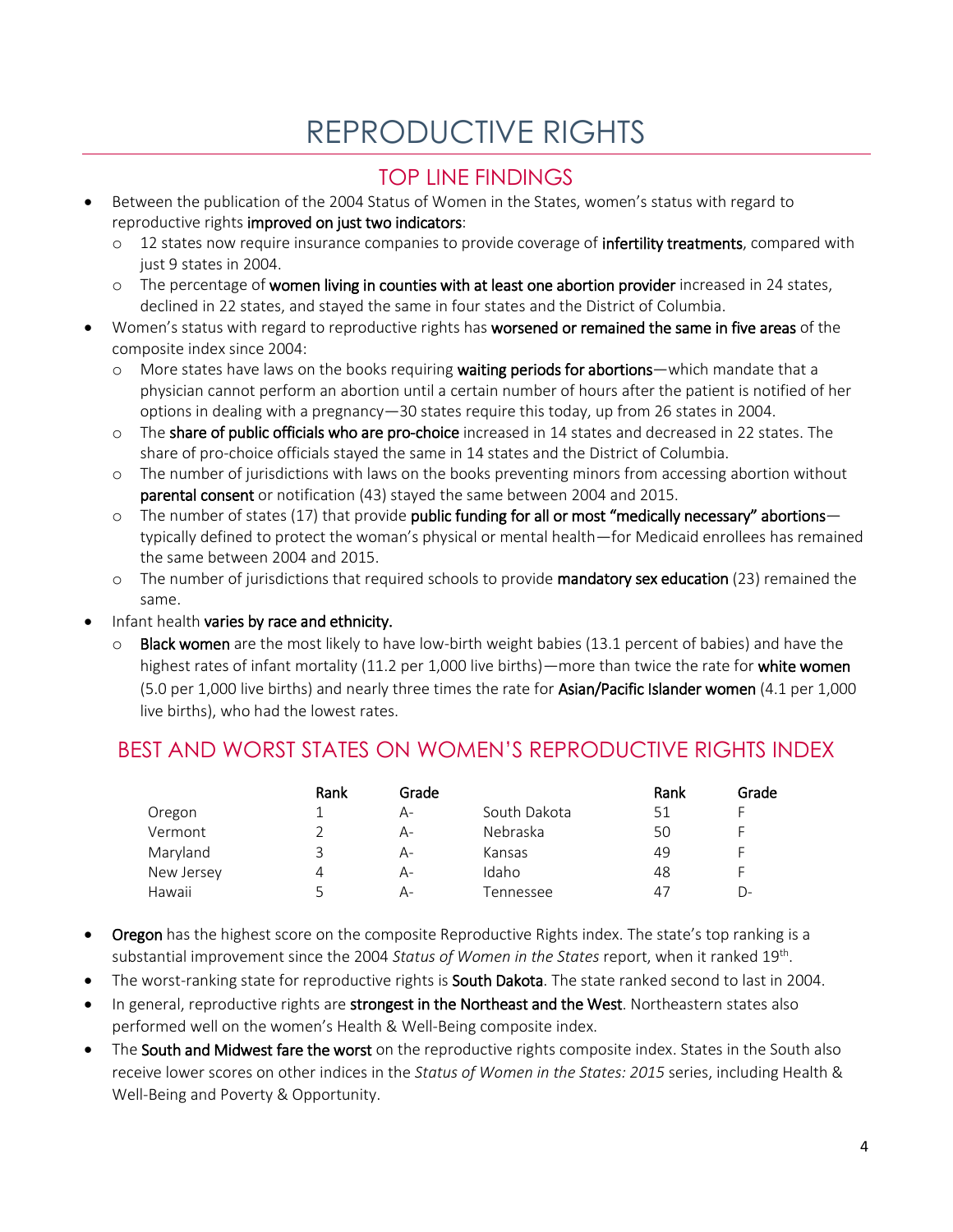#### **Access to Abortion**

- State legislative efforts to limit access to abortion have become commonplace.
	- $\circ$  As of March 2015, less than half the states—17—fund abortions for low-income women who were eligible for Medicaid in all or most medically necessary circumstances. In 27 states and DC, state funding is available only in situations where the women's life is in danger or the pregnancy resulted from rape or incest.
	- $\circ$  As of 2011, the percentage of women aged 15–44 who lived in counties with an abortion provider varies widely across the states. In the bottom five states, fewer than one in four women lived in counties with at least one provider. In the top eight jurisdictions more than 90 percent of women did.

#### **Contraceptive Coverage & Affordable Care Act Eligibility Expansions**

- The 2010 Patient Protection and Affordable Care Act (ACA) has significantly increased the proportion of women who have access to contraception at no cost. One study from the Guttmacher Institute found that since the ACA's contraceptive coverage requirement took effect in the spring of 2014, the percentage of women paying zero dollars out of pocket for oral contraception increased from 15 to 67 percent.
- The ACA's contraceptive provision also requires coverage of **emergency contraception** (commonly known as Plan B) but women continue to encounter barriers to access.
	- $\circ$  Native American women face significant difficulties in accessing emergency contraception due to the lack of over the counter emergency contraception available at Indian Health Service pharmacies, geographic constraints, and financial obstacles.
- The Affordable Care Act has also increased women's access to contraception by expanding the number of people who have health insurance coverage. From 2008 to 2014, uninsurance rates for women of all ages dropped about 18 percent, from 13.0 percent of women lacking insurance to 10.6 percent.
- The ACA also provides states with a new pathway to expand eligibility for family planning coverage through changes to their state Medicaid program. As of April 2015, 28 states had extended family planning services to higher income individuals who are otherwise ineligible for Medicaid.

#### **Other Family Planning Polices**

- As of June 2014, the legislatures of 12 states had passed measures requiring insurance companies to pay for infertility treatments. In another two states, insurance companies had to offer at least one package with infertility coverage to their policy holders.
- In 22 states and the District of Columbia, schools are required to provide sex education. Eighteen states and the District of Columbia require that information about contraception be included in the curricula, and 37 states require that information regarding abstinence be included.
- As of April 2015, 37 states and the District of Columbia recognized same-sex marriage, granting same-sex couples the same parental rights as different-sex couples. In an additional four states, same-sex couples have access to second-parent or stepparent adoption in certain counties.
	- o Seventy-one percent of same-sex married couples and 81 percent of same-sex unmarried couples raising children under the age of 18 are female.

### **Fertility, Natality, and Infant Health**

- The fertility rate for women in the United States has declined in recent years. In 2013, the fertility rate was 62.5 per 1,000 live births for women aged 15–44 in the United States, down from 118.0 births per 1,000 in 1960.
	- o New Hampshire has the lowest fertility rate in the nation at 50.8 live births per 1,000. Utah has the highest fertility rate in the nation at 80.9 live births per 1,000.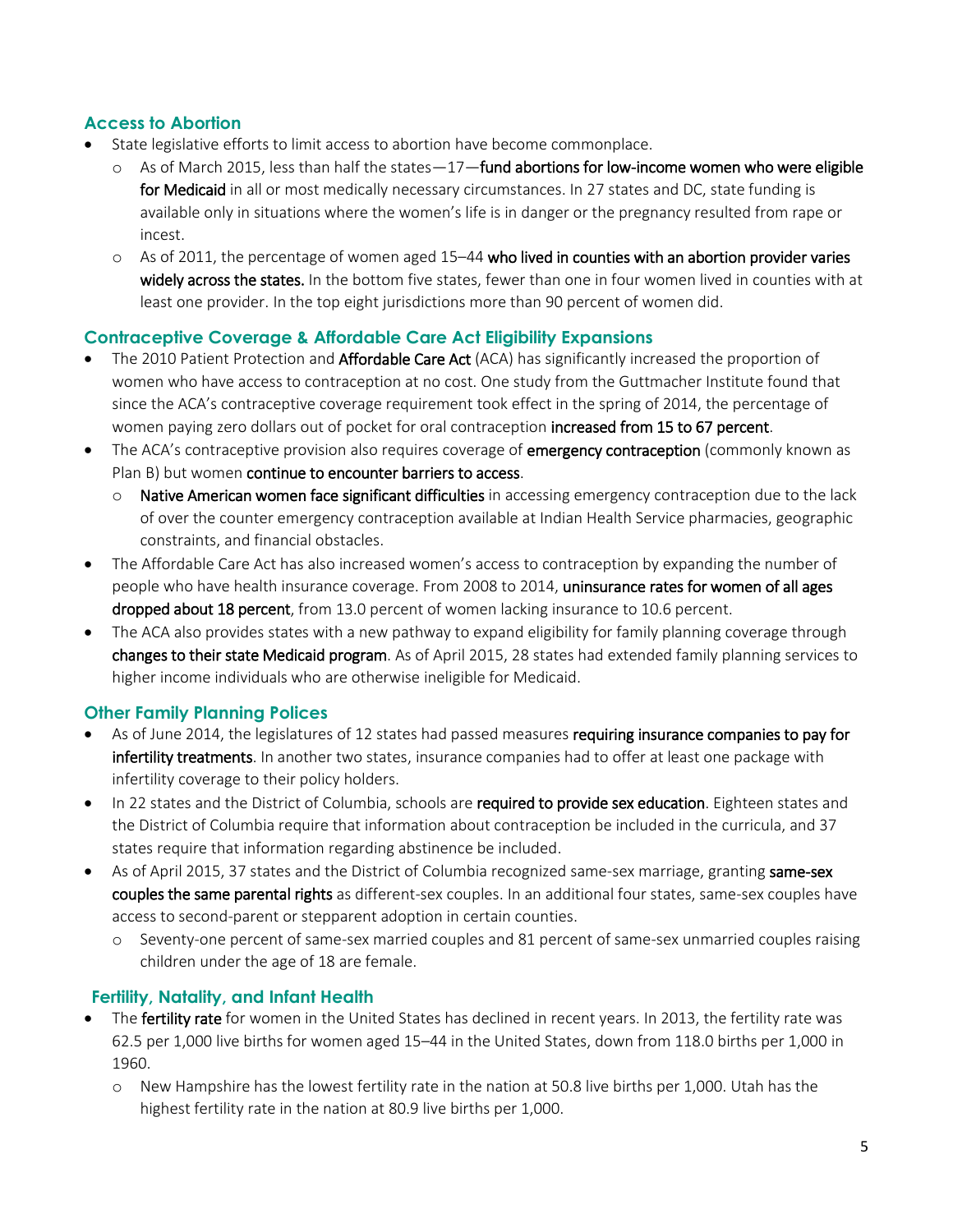- Prenatal care and infant health vary by race and ethnicity.
	- Black women are the most likely to have low-birth weight babies (13.1 percent of babies) and have the highest rates of infant mortality (11.2 per 1,000 live births)—more than twice the rate for white women (5.0 per 1,000 live births) and nearly three times the rate for Asian/Pacific Islander women (4.1 per 1,000 live births), who had the lowest rates.
	- $\circ$  Native American women saw the largest increase in early prenatal care (12 percentage point gain) between 2001 and 2011, but are still the most likely to not receive care until their third trimester (11.3 percent). Native American women also have the second highest rates of infant mortality (8.4 per 1,000 live births).
- Infant health and mortality also **varies by state.** Most states with the lowest rankings are in the South.
	- o Alaska has the lowest proportion of babies born with low birth weights at 5.8 percent, and Mississippi has the largest proportion, at 11.5 percent.
	- $\circ$  New Hampshire and Massachusetts have the lowest infant mortality rate in the nation, both at 4.2 per 1,000 live births. Alabama has the highest infant mortality rate in the nation, at 9.0 per 1,000 live births, more than double the rate of the two best-ranking states.

# VIOLENCE & SAFETY

## TOP LINE FINDINGS

- Too many women and girls experience intimate partner violence and abuse, rape and sexual assault, bullying, and other forms of harm that profoundly affect their economic security, health, civic engagement, and overall well-being.
	- o Nearly one in three women experience physical violence perpetrated by an intimate partner at some point in their lifetime and almost half of all women experience psychological aggression from an intimate partner.
	- o In 2015 dollars, the costs of domestic violence in the United States are estimated to total about \$8.9 billion, with approximately \$6.3 billion for direct medical and mental health services.
	- o Teen girls are also at risk of experiencing intimate partner violence. More than **one in eight** girls experience physical dating violence, and **one in seven girls experience sexual dating violence**.
- **More young women than young men experience bullying**. Almost one in four girls, and one in six boys, report experiencing bullying **at school.**
	- o High school girls in **Montana** and Missouri have the highest reported rates of bullying at school (30.5 and 30.4, respectively). The District of Columbia has the lowest rate of bullying at school (11.9 percent) among girls, followed by Massachusetts (18.0 percent) and Hawaii (18.4 percent).
	- o Girls are more than twice as likely as boys (21.0 percent of girls, compared with 8.5 percent of boys) to say they have been bullied through **electronic means** (e-mail, chat rooms, websites, instant messaging, and texting). High school girls in Maine are most likely to have experienced electronic bullying at 28.9 percent.
- **Bisexual women are significantly more likely to have experienced violence** than lesbian or heterosexual women. Nearly half of bisexual women (46.1 percent) report having experienced rape, 74.9 percent report having experienced sexual violence other than rape, 36.6 percent say they have been stalked, and 61.1 percent report having experienced intimate partner violence. Among lesbian and heterosexual women, the prevalence of these forms of violence is considerably lower.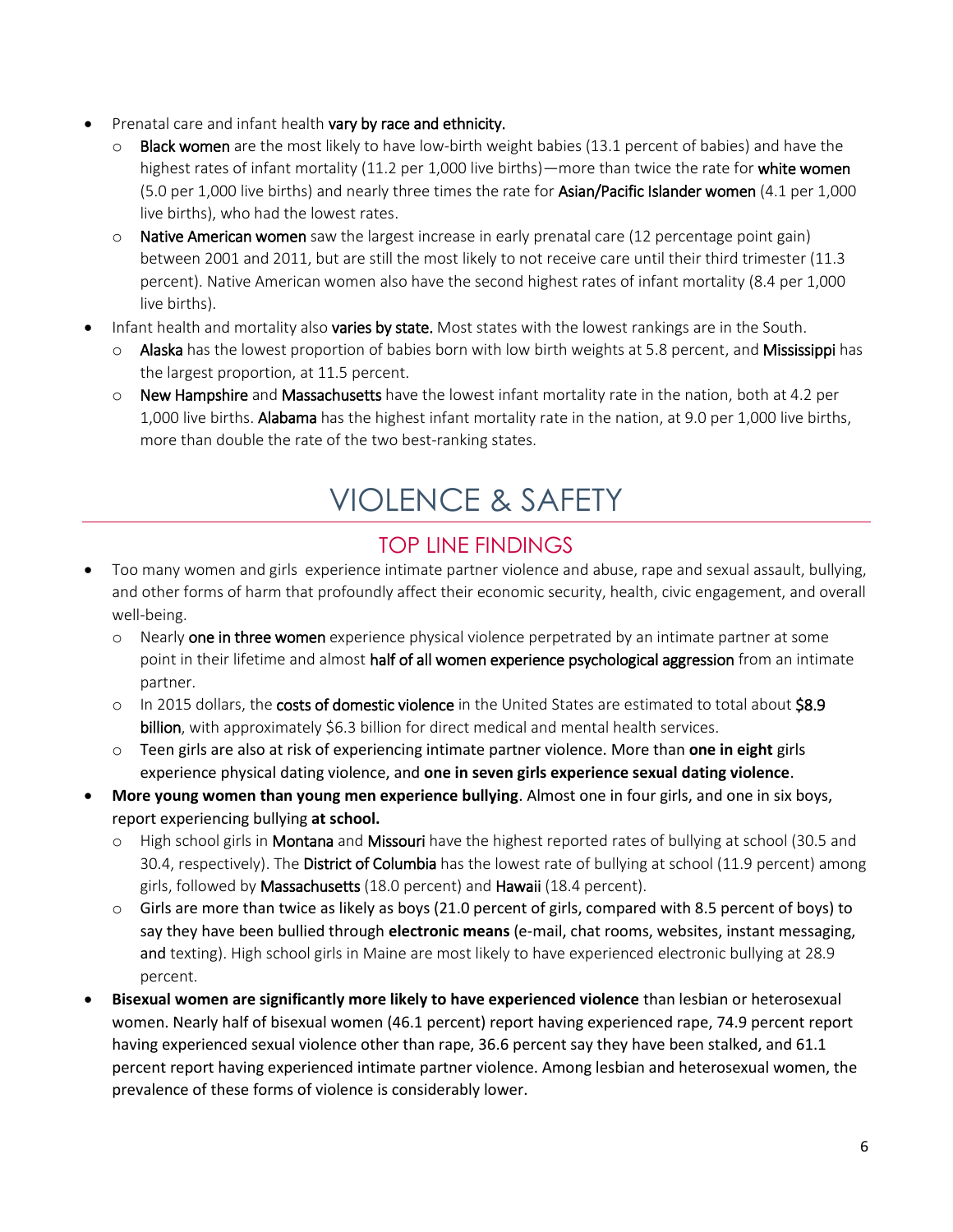#### **Intimate Partner Violence**

- Nearly one in three women experience **physical violence perpetrated by an intimate partner** at some point in their lifetime and almost half of all women experience psychological aggression from an intimate partner.
	- o Experiences of intimate partner violence vary by race. **Over 60 percent of Native American women and multiracial women** have experienced psychological aggression by an intimate partner, as have **more than 50 percent of black women.** Over half of Native American and multiriacial women have experienced physical violence by an intimate partner. Less than half of white women and Hispanic women, and less than 30 percent of Asian/Pacific Islander women have experienced psychological aggression by an intimate partner.
- Research finds that 15.2 percent of adult women and 5.7 percent of adult men in the United States have been stalked at some point in their lifetimes, mostly by intimate partners.
- Guns are the most common weapon used in cases of female intimate partner homicide. Between 2003 and 2012, more than half (54.8 percent) of the women who were killed by intimate partners were murdered with guns.

#### **Sexual Violence and Rape**

- **Young women are especially at risk for sexual violence**. One study analyzing the 2011 National Intimate Partner and Sexual Violence Survey found that **nearly one in five women** in the United States is **raped** at some time in her life. Nearly eight in ten female rape victims were first raped before the age of 25, and about 40 percent were raped before the age of 18. One in five women experience an attempted or completed sexual assault while in college.
	- o Among the 32 jurisdictions for which data are available, high school girls in **Hawaii, Nevada**, and **Illinois** are the most likely to report having experienced sexual dating violence (18.4, 17.1, and 16.7 percent, respectively). Girls in the **District of Columbia** (10.5 percent), **Kansas** (11.6 percent), and **Rhode Island** (12.0 percent) are the least likely.
- **Multiracial and Native American women have the highest prevalence of rape and sexual violence**. One in three multiracial women and more than one in four Native American women have been victims of rape. Sixty-four percent of multiracial women and 55 percent of Native American women have experienced other forms of sexual violence. One in five white women has been a victim of rape and 43.9 percent have experienced other forms of sexual violence.

#### **Violence and Safety among Teen Girls**

- **More young women than young men experience bullying and teen dating violence**.
	- o Almost **one fourth of girls** report experiencing bullying at school compared with only one in six boys.
	- o **More than one in eight girls experience physical dating violence.** Girls are almost **twice as likely as boys** (13.0 percent of girls, compared with 7.4 percent of boys) to say they experienced **physical dating violence** (including being hit, slammed into something, or injured on purpose).
	- o **One in seven girls experience sexual dating violence.** Girls are **more than twice as likely** (14.4 percent of girls, compared with 6.2 percent of boys) to have experienced **sexual dating violence**, including kissing, touching, or being physically forced to have sexual intercourse.